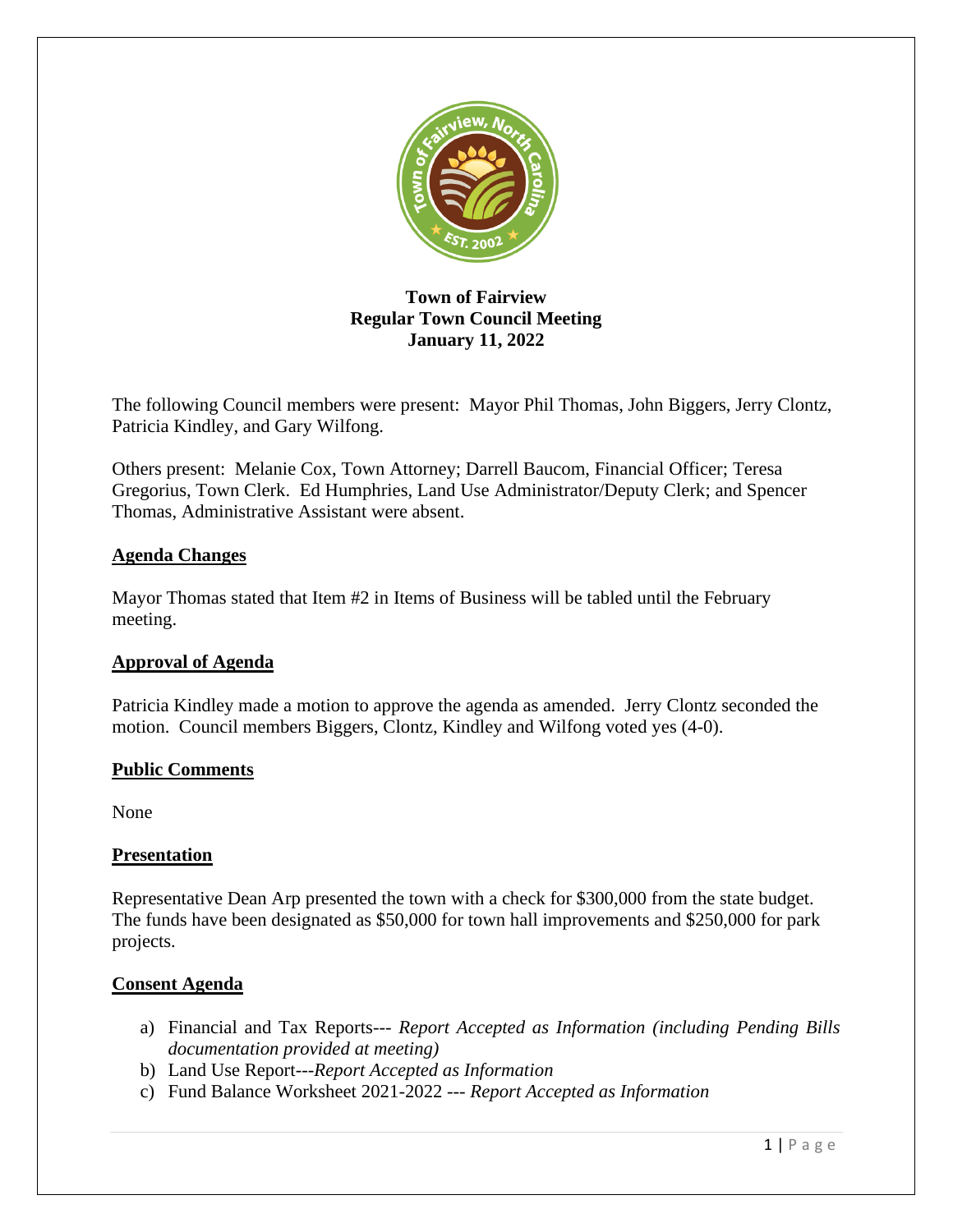- d) Fairview Park Event Draft Minutes *(No December Meeting)*
- e) Fairview Park Facility Draft Minutes *(No December Meeting)*
- f) Planning Board December Draft Minutes *(No December Meeting)*
- g) Approve Council Minutes for December 14, 2021
- h) Schedule Council Retreat for March 12, 2022

Gary Wilfong made a motion to approve the consent agenda. Jerry Clontz seconded the motion. Council members Biggers, Clontz, Kindley and Wilfong voted yes (4-0).

#### **Items of Business**

#### **Item 1: Renew order granting Temporary Permit # TP 14-037 for six months**

Ed Humphries presented temporary permit # TP 14-037 for renewal for six months (new permit will expire July 2022) in the name of Gregory Morgan- 6508 Morgan's Cove Road, Monroe, NC 28110. The permit would allow Morgan to add a manufactured home to his property (Parcel #08192012) for the purpose of caring for a relative—under Section 179 of the Fairview Land use Ordinance.

The Council discussed. Jerry Clontz made a motion to approve Temporary Permit # TP 14-037 for renewal for six months (new permit will expire July 2022). Patricia Kindley seconded the motion. Council members Biggers, Clontz, Kindley and Wilfong voted yes  $(4-0)$ .

#### **Item 2: Discuss/Approve Piedmont Band Booster Sponsorship**

Mike Weeks, President of Piedmont Band Boosters, reported to the Council on the needs of the band and what type of funding they receive. The Council discussed.

Patricia Kindley made a motion to approve a \$1,000.00 GoldPaw sponsorship for the Piedmont Band. John Biggers seconded the motion. Council members Biggers, Clontz, Kindley and Wilfong voted yes (4-0).

## **Item 3: Discussion with Park Facility Committee on future park plans ---** *Mayor Thomas*

The Council and Mike Medlin, Chairman of the Fairview Park Facility Committee, discussed future projects for the park. Since the town has purchased additional property at the park, it was agreed that the first item should be a master plan. Other items on the priority list: natural trail, permanent stage, additional lighting, bike/skateboard path, dog park. Patricia Kindley discussed the possibility of a Story Walk which would consist of 20 aluminum boards. She would like to use campaign funds that she had remaining after her recent election. Gary Wilfong suggested the Park Facility Committee and the Council meet regarding park projects and also include presentations by park consultants. A date for the workshop will be announced soon.